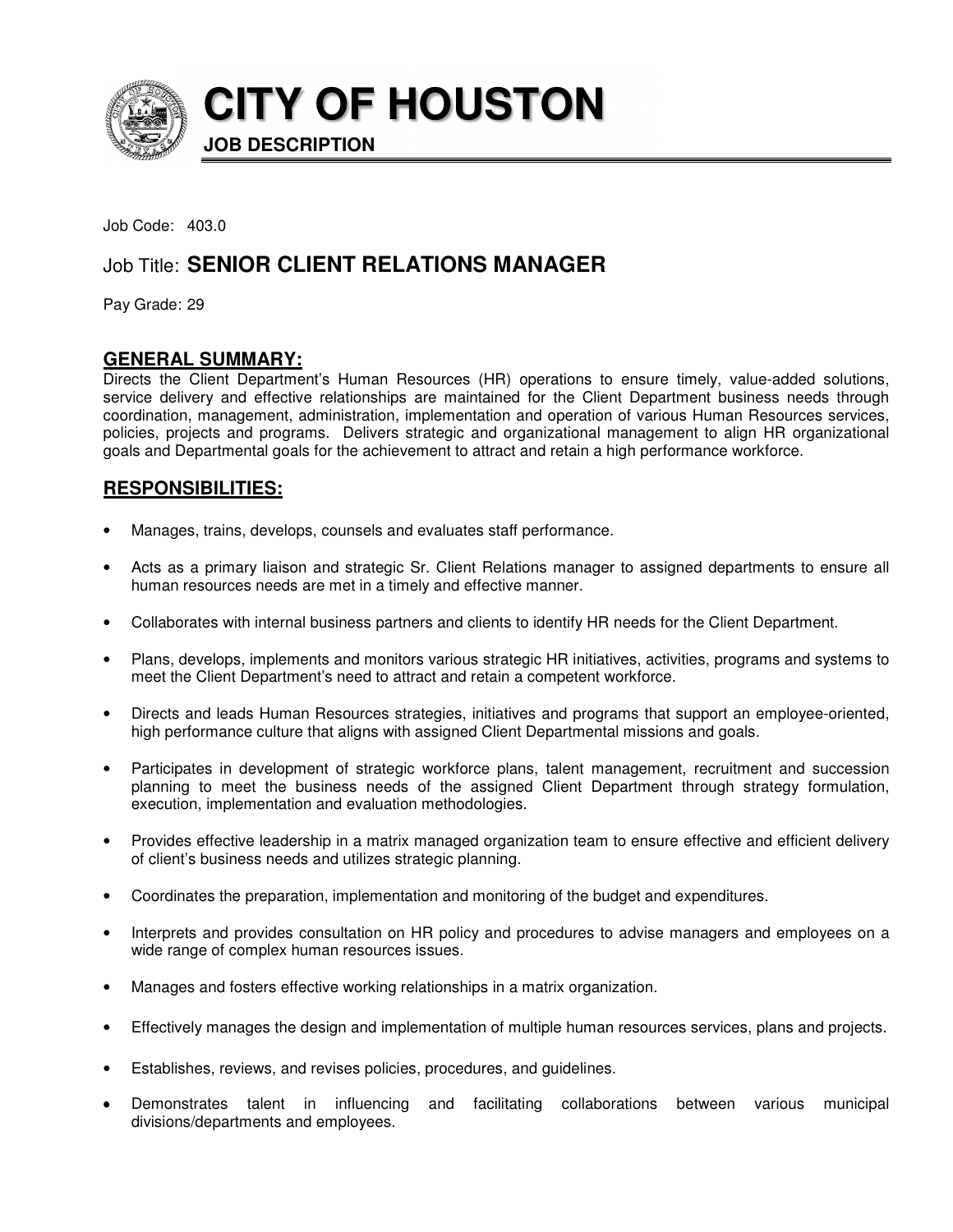- Demonstrates knowledge and understanding of unique municipal challenges and up-to-date applicable human resources strategies to enhance organizational effectiveness.
- Embraces, drives and recommends necessary changes based on the operational strategies of the City, the Client departments and the Human Resources department.
- Demonstrates a broad based knowledge in all areas of human resources; shows desire and willingness to continuous learning and to stay current with best human resources practices, processes and technologies.
- Demonstrates the understanding that the position is held to a higher set of standards by both client departments, human resources department and subordinates; making decisions and taking actions that are consistent with the department's values, priorities, objectives and strategies; taking personal accountability for modeling the appropriate behaviors in all situations.
- Manages, develops, coaches and evaluates human resources generalist staff in all areas of human resources, encourages staff for continuous improvement of knowledge, skills and ability; helps developing successors and talent pools both for the customer departments and the human resources department.
- Manages allocated budget as well as procurement relationships with vendors.

# **SPECIFICATIONS:**

#### **KNOWLEDGE:**

Requires a Bachelor's degree in Business Administration, Human Resources, Liberal Arts or a closely related field

**License:** None.

#### **EXPERIENCE**:

Seven years of progressive professional Human Resources experience are required, with at least three of the years in a supervisory/managerial capacity. A Master's degree in Business Administration, Public Administration or a closely related field may be substituted for two years of experience.

Directly related professional experience may be substituted for the education requirement on a year-for-year basis.

#### **COMPLEXITY**:

Work is substantially complex and varied, and requires the interpretation of technical and detailed guidelines, policies and procedures in combination. Analytic ability is needed to gather and interpret data where answers can be found only after careful analysis of several facts.

### **IMPACT OF ACTIONS**:

Errors in work lead to significant costs and problems, and may have minor impact on the short-term performance of the City. Work is typically performed under moderate to limited supervision. The incumbent at times works from broad goals and policies. In addition, the incumbent may have some participation into setting work objectives.

## **SUPERVISION EXERCISED:**

#### **Direct Supervision:**

Involves scheduling, supervision and evaluation of work as a Manager or the equivalent over the Client Relations Manager, Assistant Managers or first-line supervisors. The position has significant levels of input as it pertains to personnel actions, such as hiring, terminations, and pay changes.

#### **Indirect Supervision:**

Involves supervision and evaluation of work as a Manager or the equivalent and oversight and direction of Human Resources operation and staff in matrix organization.